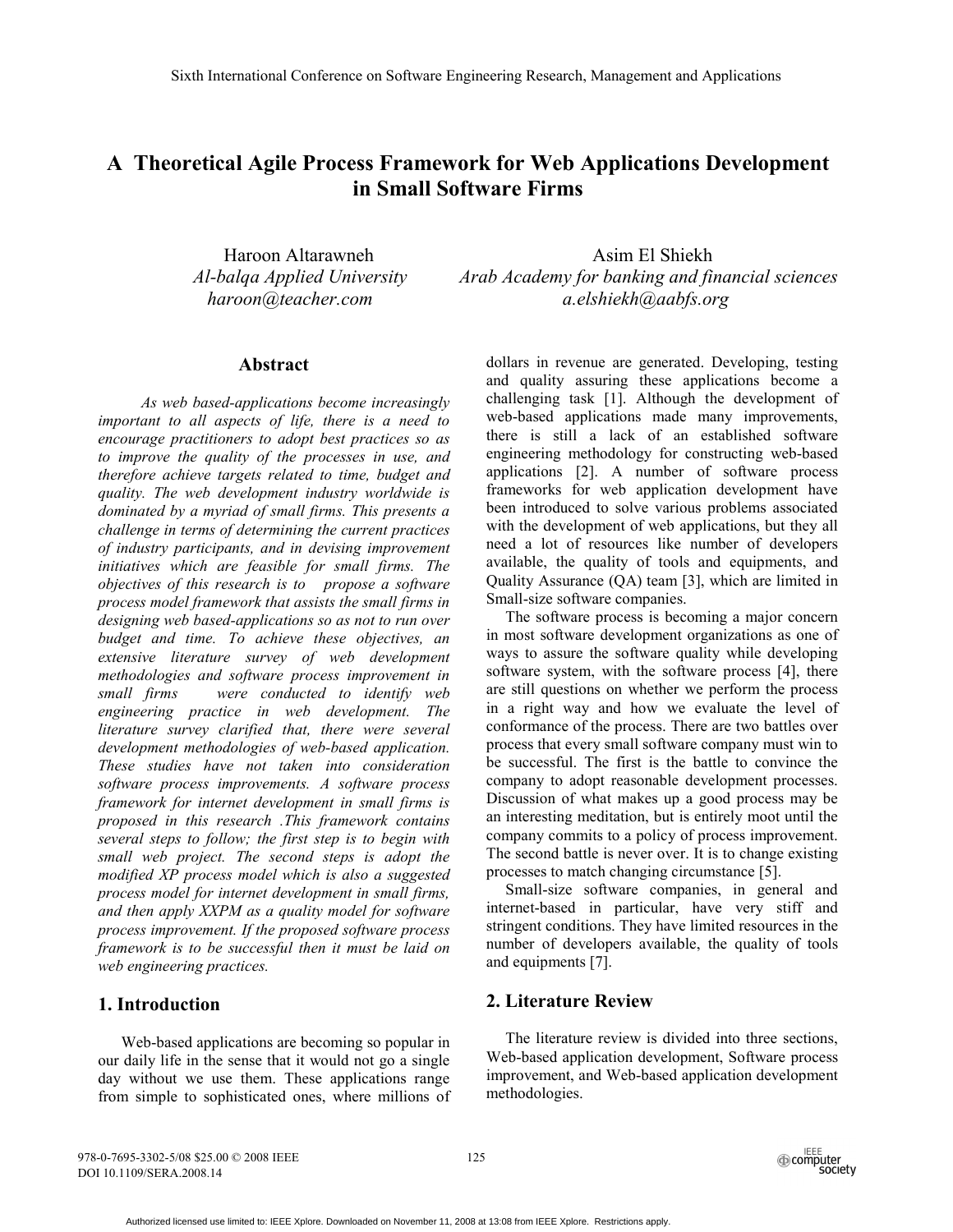### **2.1 Web-based Application Development**

 Web development methodologies history identifies and explores eras of development and speculates on their future. Today's post methodology era involves methodologies that can be viewed by developers as outdated and inappropriate for rapid development, web applications, and other current requirements [8]. "There are very few standard methods for the web developers to use. Hence, there is a strong need to understand and undertake web engineering" [9]. Adhoc development of WBA has brought disasters to many organizations. A survey on web based project development by the Cutter Consortium [10] highlighted problems for Web-based projects:

\* Delivered systems didn't meet business needs 84 percent of the time.

\* Schedule delays plagued the projects 79 percent of the time.

\* Projects exceeded the budget 63 percent of the time.

\* Delivered systems didn't have the required functionality 53 percent of the time.

\* Deliverables were of poor quality 52 percent of time.

 It is indeed important, to examine web engineering to determine what is already accomplished, what is not yet done, and how to fill the gap. For a long time, IS researchers examined issues related to systems development (including transaction systems, decision support systems) and built a cumulative body of research. It is, indeed, an opportunity for researchers interested in Web engineering to capitalize on prior research to examine Web Engineering critical issues [11].

### **2.2 Software Process Improvement**

 Hans and others [12] found that the growth of the software industry has produced many small companies that do not do contract software, but rather compete in other areas. This gives rise to at least four significant development issues that have not been adequately addressed in software engineering literature: company size, development mode, development size, and development speed. They discuss these issues and then discuss some of the shortcomings of current software engineering thinking for small companies. Definitions of "small" businesses vary by industry and by government agency from 100 to 500 employees or more. They define companies of 50 or fewer employees as small.

First step toward process improvement is identifying the strengths and weaknesses of an organization's software processes to determine effective improvement

actions. An assessment can help an organization examine its processes against a reference model to determine the processes' capability or the organization's maturity, to meet quality, cost, and schedule goals. Many small organizations are unaware of existing software process assessment models and standards. A study on 15 small software companies showed that, none of the companies were using a process model in a "text-book" fashion[13], choosing instead either to drop elements of their chosen model or, develop something proprietary instead.

# **2.3 Web-based Application Development Methodologies**

Most of web application development methodologies used these days are extensions of standard software engineering methodologies. The usual iterated waterfall model is too rigid an approach to developing web applications [14]. The waterfall model process was perfect for developing a file maintenance program for mainframes, but far too restrictive a process for building a Web application. Web application development needs to be an iterative process and most agree that a spiral approach is best. But, the exact steps at each cycle of the spiral are debated, as is the metric to be used to determine the completion of a cycle. Web application development is definitely component-oriented and most believe that the appropriate process should be object-oriented.

An agile approach [15] for web application development have been proposed that applies the concept of agile modeling, adopts a standard software architecture and is heavily based on frameworks, speeding up system analysis, design and implementation.

# **3. Literature Analysis**

In the last couple of years, one of the major trends for software development organizations was the move towards web application systems. Their processes usually are immature and ad-hoc. Often this is coupled with a less than positive attitude towards software engineering practices and, especially, software process improvement initiatives and software metrics collection. In particular, code metrics (such as lines of code, code complexity etc.) and process improvements standards (such as the Capability Maturity Model) are often viewed as obsolete and assessing processes and metrics.

The literature shows that, the majority of web development methodologies do not consider the size of the development firm, and most of the development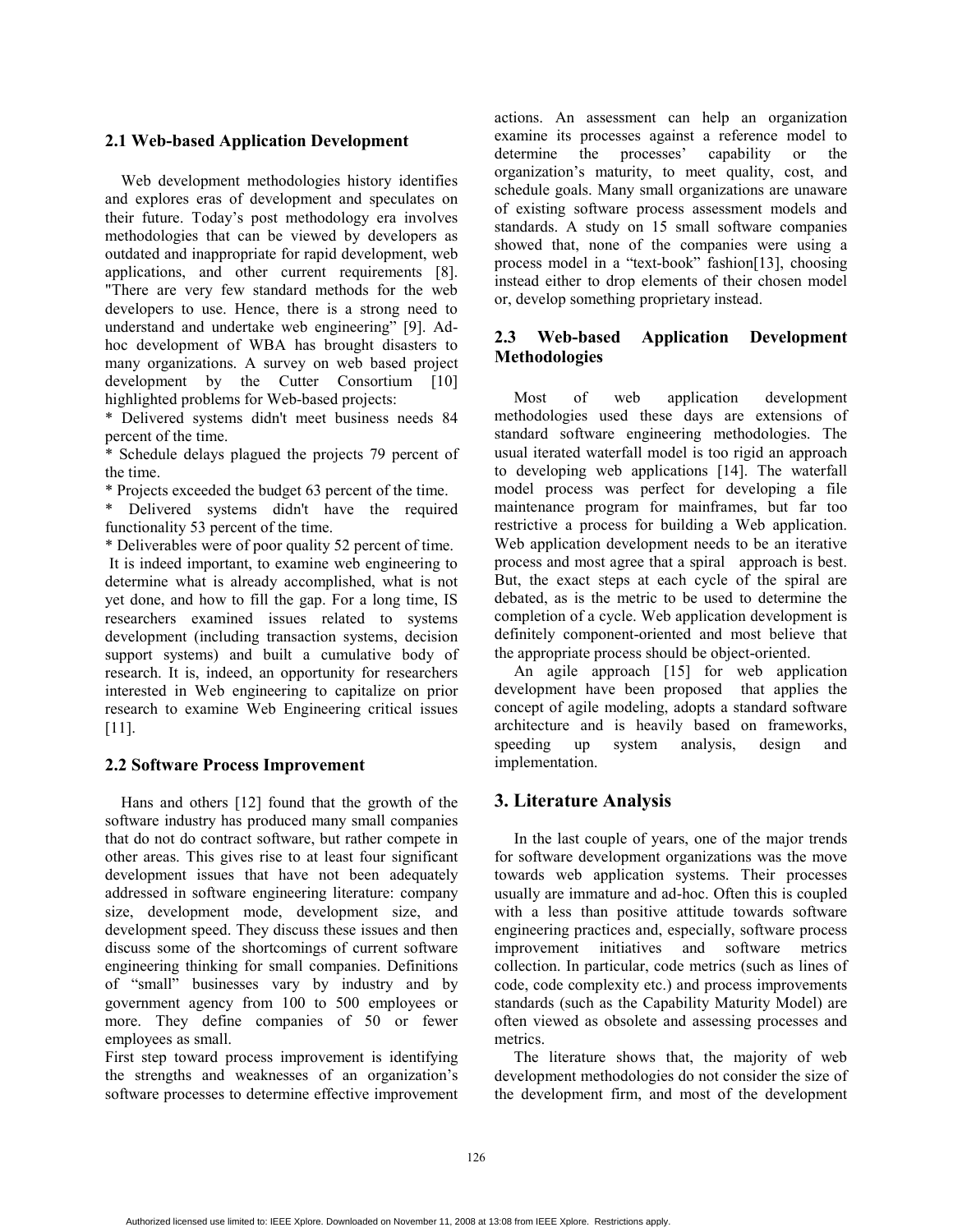methodologies require a lot of resources (like skilled process engineers, staff ,.etc ) which are not available in small firms. The literature also shows that, a number of methodologies have emerged in the last few years to develop web based applications. We want a method that is simpler than those currently available and thus easier to use in small firms.

It is indeed important, to examine web engineering and software process improvement to determine what is already accomplished, what is not yet done, and how to fill the gap. Figure (1) shows the gap.



Figure 1.4: Literature Related to Web Development and Software Process Improvement.

# **4. Agile Development Methods**

The field of software development is not shy of introducing new methodologies. Indeed, in the last 25 years, a large number of different approaches to software development have been introduced, of which only few have survived to be used today.

The term agile has recently been used to categorize a number of lightweight approaches to building software. These include: Extreme Programming (XP), Adaptive Software Development and Dynamic Systems Development Methodology (DSDM) [16]. AWE is an iterative and incremental process, researchers believe this will allow for: early and continuous delivery of valuable software; the ability to harness changing requirements, even late in development; and the delivery of working software frequently. The AWE Process supports multidisciplinary development treating business experts, domain experts, and creative designers as developers along side software engineers [17]. Beck [16] believes that the developers and organizations involved in web engineering projects are the primary factor in the success or failure of web application development. Given the diversity of disciplines required to develop Web-based applications. Fowler [17] believes that people are the most important factor in project success is the fundamental reason why we have not tried to develop a monumental process to tackle the problems associated with web application development.

### **4.1 Extreme Programming**

Extreme Programming (XP) has evolved from the problems caused by the long development cycles of traditional development models. It first started as "simply an opportunity to get the job done" [18], with practices that had been found effective in software development processes during the preceding decades. After a number of successful trials in practice, the XP methodology was "theorized" on the key principles and practices used. Even though the individual practices of XP are not new as such, in XP they have been collected and lined up to function with each other in a novel way thus forming a new methodology for software development.

### **4.2 Why XP**

Different software development methodologies and quality assurance methods are used in order to attain high quality, reliable, and bug free software. Extreme Programming (XP) is a software development methodology that integrates many of the known ideas (that we all were familiar with) in order to achieve such software systems. Specifically, XP emphasizes code-unit testing (preferably before its writing), and thorough testing of software functionality. The contribution of XP to software development is expressed, among other ways, in the quality improvement of both the entire process of software development and of the software quality itself. Currently, XP is used mainly in small-medium size software projects [19].

High software quality is one of the main principles that guide any software development methodology. This is also correct with respect to XP. For this aim,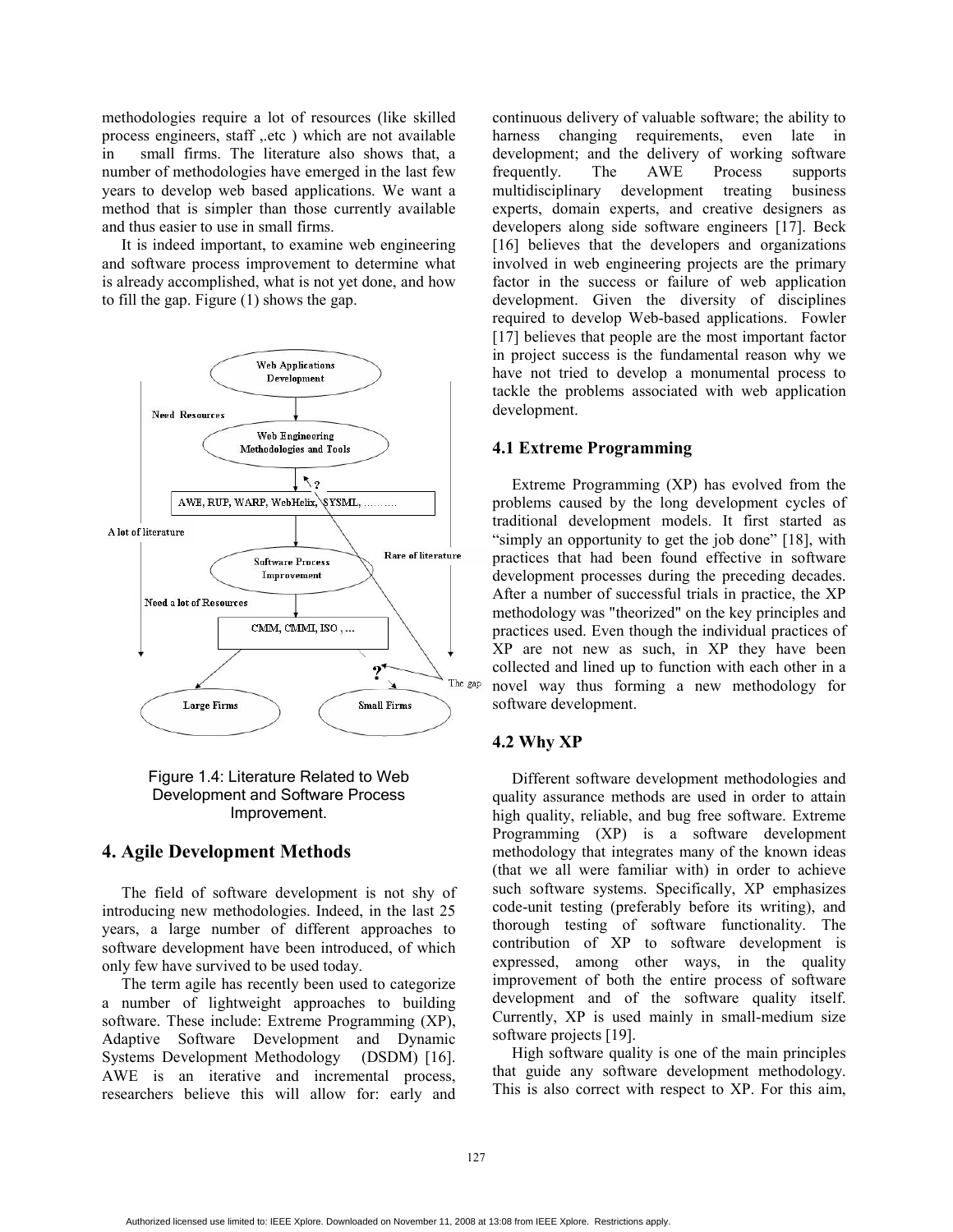XP defines two levels of automatic testing [20]. The first is unit testing, which must be coded by the programmers, preferably right before coding a given feature. In contrast to the traditional software development methods, where the quality control entity checks the software quality and provides feedback to the programmers [21].

We have used the XP model for particular purposes that enhance the quality of the development process. Thus, the reasons that stand behind using such a model are:

1-several researchers have advised using such a model. 2- XP is an easy model for learning.

3- XP is one of the most convenient models for web applications development among agile methods.

4- XP could be easily adapted with requirements changing.

5- XP achieves software process improvement better than agile methods; it conforms to level two in CMMI quality model.

6- The literature showed that extreme programming is the lightweight process model that can help small firms in the implementation of software process improvement.

### **4.3 Limitations of XP**

Agile processes are intended to support early and quick production of working code. This is accomplished by structuring the development process into iterations, where an iteration focuses on delivering working code and other artifacts that provide value to the customer and, secondarily, to the project[22]. Agile process proponents and critics often emphasize the code focus of these processes.

Proponents often argue that code is the only deliverable that matters, and marginalize the role of analysis and design models and documentation in software creation and evolution. Agile process critics point out that the emphasis on code can lead to corporate memory loss because there is little emphasis on producing good documentation and models to support software creation and evolution of web systems.

### **5. Proposed Framework**

Our proposition is to modify the XP life cycle and to add a lightweight project management activity at the beginning of a project. That phase does not have to be very long. A few weeks would be enough. Project management in XP is limited, the planning perspective is very short: not longer than two month (one release). Some people consider this a disadvantage. Time and money could be saved if the stakeholders (the customer representatives and the developers) spend, at the beginning of a project, a week or two discussing highlevel goals, constraints, scope, risks and feasibility**.** 

Pressman [23] warns, "There is a tendency to rush to a solution, even before the problem is understood. This often leads to elegant software that solves the wrong problem".

Project management is a necessity for big projects that involve large teams perhaps working separately on different parts of the project. Project management can help even on the smallest project [24]. Figure 2 shows the framework):



Figure 2: Proposed Framework

### **6. The Framework processes**

Figure (2) shows the main steps in the framework. The framework consists of the following steps:

- 1- Start with small web projects.
- 2- Adopt the modified XP process model.
- 3- Apply XPMM.
- 4- Education and training.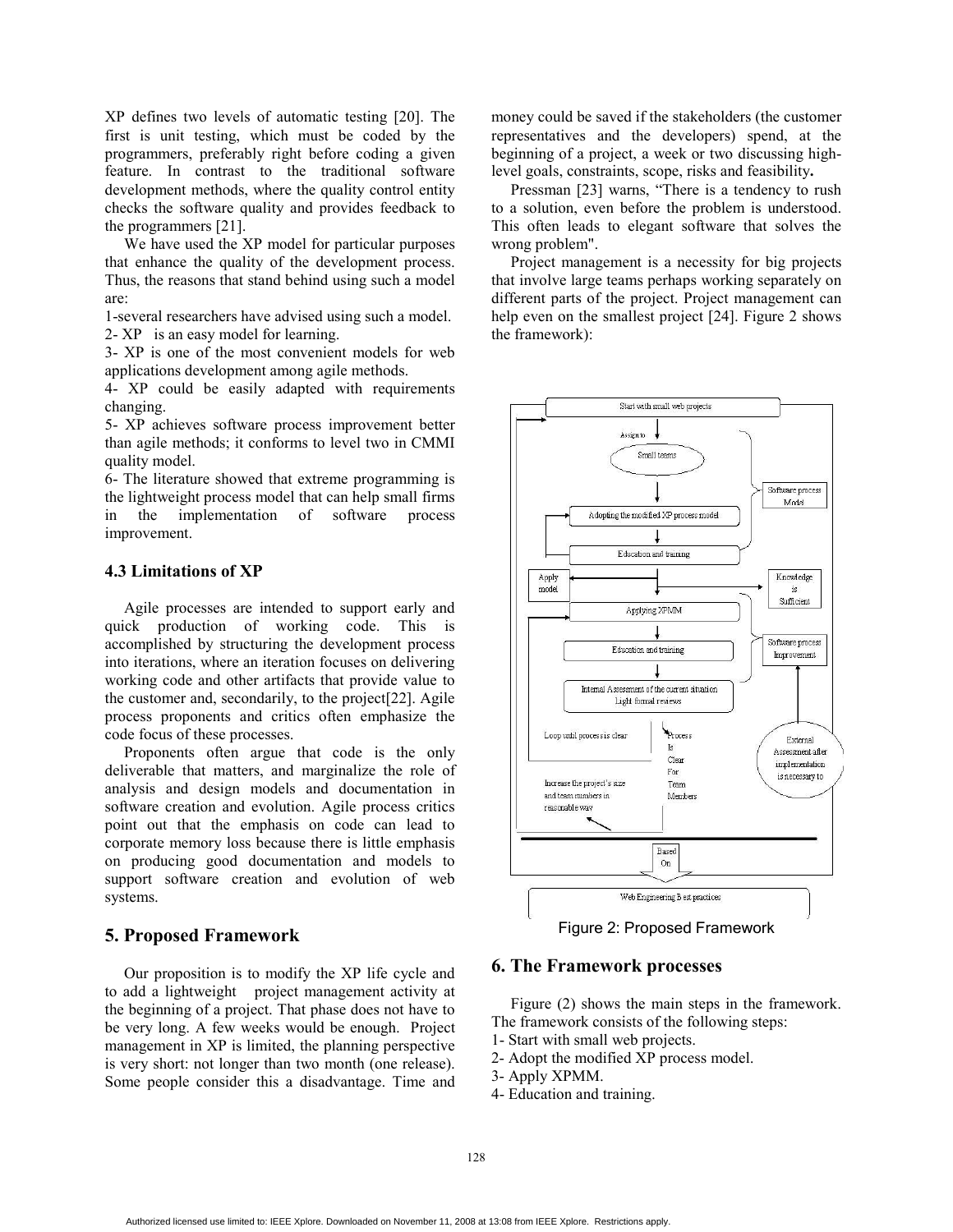5- Internal assessment and light formal reviews

6- External assessment

And all of the over processes must be implemented with web engineering best practices.

# **6.1 Start with Small Web Projects**

The surveys and literature stated that most of web development projects in small firms are small or medium size projects (1-2 months or 3-6 months). In small web projects it is highly desirable to plan all phases at the start of the project. This means that the phase sections of the web project management plan, web configuration management plan and web verification and validation plans are combined. The plans may be generated when writing the proposal.

Typically, qualified developers are involved in large or medium-size projects whereas small web projects are carried out by under-qualified or inexperienced web developers. The reactionary development scenario and the lack of clear guidelines to face the process, push developers to follow an ad-hoc development process.

The heavyweight software methodologies are limited to support such scenario. This is because they involve several stages and roles that require an important amount of communication and coordination in order to get a final product.

# **6.2 Adopt the Modified XP Process Model**

In the modified XP we have proposed the XP lightweight project management phase, and it consists of the following phases: Requirement management, risk management and, quality assurance management.

The aim of the XP lightweight project management phase is to align between the methodology and tools of project management and XP methodology to achieve software process improvement with little efforts, resources, and cost. It is common to talk about XP method for modern project management processes in the context of a set of lightweight activities used to manage the development or acquisition of web applications. These activities include requirements, design, coding, and testing processes based on a minimal set of activities needed to reach the end goal.

Although XP development method addresses the management aspects of software projects – people, processes, and technology – they are primarily focused on coding, testing, and software artifact delivery.

If lightweight project management method were properly applied, in the proper domain, to the proper set of problems, with properly trained participants to this framework, software process improvement would be achieved. The deployment of Lightweight project management methodology in an existing organization faces several obstacles:

1- The legacy project management processes must be displaced in some way to make room for the new process.

2- The gaps that existed in the legacy process must be filled with the new process while maintaining the integrity provided by the legacy process.

### **6.2.1 Requirement Management**

The requirement management process focuses on the multiple customer representatives. In our modified XP process, model the requirement management process work as follow:

1- Setup plans for the project releases: in the original XP, the planning perspective is very short. Time and money could be saved if the stakeholders (the customer representatives and the developers) spend, at the beginning of a project, a week or two discussing high-level goals, constraints, scope, risks and feasibility. During that phase the XP team could do the following things:

- Collect the use scenarios from multiple perspectives: Scenarios concerning the current system are collected from the customer's representatives and they describe problems and motivations for building a new system. This is a simple form of feasibility study. This is also a good starting point for collecting domain knowledge and understanding the problem. Scenarios concerning a new system can be written by the customer representatives and/or by the XP team. They show the vision how the system could work
- Assess system feasibility: One of the questions that should be answered is if it is the right decision to develop the system according to the XP methodology.
- Identify system stakeholders.
- Roughly describe the system's operating environment.
- Look for main domain constraints.
- Prototype poorly understood requirements. At this stage the prototype can be simple and should mainly focus on human-machine communication.
- Organize the requirements into multiple layers
- Plan for conflicts and conflict resolution: Conflicts are inevitable if a system is to serve many people with different expectations and fears.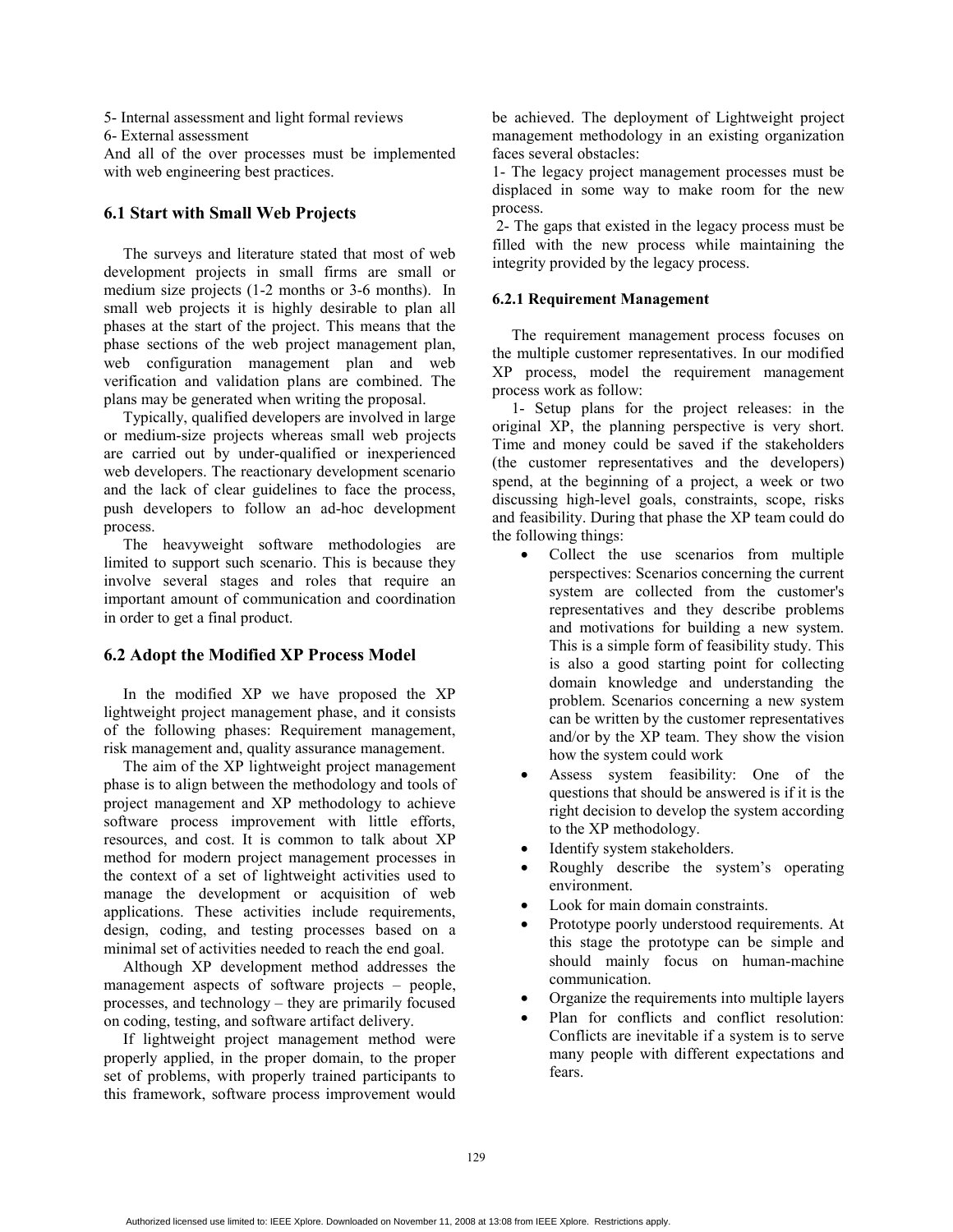- Make the collected requirements available to the team and to the customer.
- Carefully choose attributes for your requirements. The set of attributes should be as small as possible. Then it is much easier to find information and maintain the attribute values.

2- Manage changes to the requirements as they evolve during the project.

3- Maintain bi-directional traceability among the requirements and the project plans and work products.

#### **6.2.2 Risk Analysis**

XP practices address risks common to web development projects at early stage of the project lifecycle. By decomposing the web project into multiple small releases where each release of the web application contains only a subset of the required functionality. These Small Releases are incremental production versions of the project's expected final deliverable providing limited subsets of functionality to the system's users. Each release of additional functionality offers stakeholders an opportunity to use the evolving capabilities of the software and provide high quality feedback, thereby improving the quality of progressive elaboration. Extreme Programming acts on the observation that smaller projects have a higher success rate. It decomposes all software projects into multiple small releases where each release of the software contains only a subset of the required functionality.

#### **6.3.3 Quality Assurance Management**

The purpose of web applications quality assurance is to provide management with appropriate visibility into the process being used by the web project and of the products being built. Web applications quality assurance involves reviewing and auditing the web applications products and activities to verify that they comply with the applicable procedures and standards and providing the software project and other appropriate managers with the results of these reviews and audits.

The web applications quality assurance group works with the web project during its early stages to establish plans, standards, and procedures that will add value to the web project and satisfy the constraints of the project and the organization's policies.

### **6.4 The XPMM**

XPMM [25] consists of 4 levels and its structure resembles CMM (I). The highest maturity level is connected with the team performance (no overtime, all code must pass all unit tests, the customer must be satisfied). The model should help to distinguish between "real" XP projects and pseudo-XP projects, which have only one common characteristic with XP, namely lack of written documentation.

### **6.5 Education and Training**

Good web engineering practice requires expertise in a complex set of activities that involve the intellectual skills of planning, designing, evaluating, and revising. A web engineering process must take into account the different types of developer required to build a successful solution. In order to this framework to be successful, all of the people involved in software development (developers, mangers,) must have a good knowledge in web engineering development and they must be trained. The best way to learn modified XP is in an experiential-learning training course. Your entire development team (including the testers, the customer, and the manager) should attend a one-week immersion course on XP.

### **6.6 Internal Assessment and Light Formal Reviews**

An internal assessment is necessary to assure that project team learns how to implement the modified XP model and XPMM. Light formal reviews could be done as follow:

1- The web project manager reviews the process progress.

2- The web project manger reviews the process with the teams' leaders.

3- The team members review their work with each others.

#### **6.7 External Assessment**

External assessment is necessary to assure the quality, and this can be done by another quality assurance company. Benefits of External assessment:

1-Early warning-system for problems

2-Measure of product quality

3-Indicator of where to direct improvement efforts

4-Monitor of changes in technology and web practices.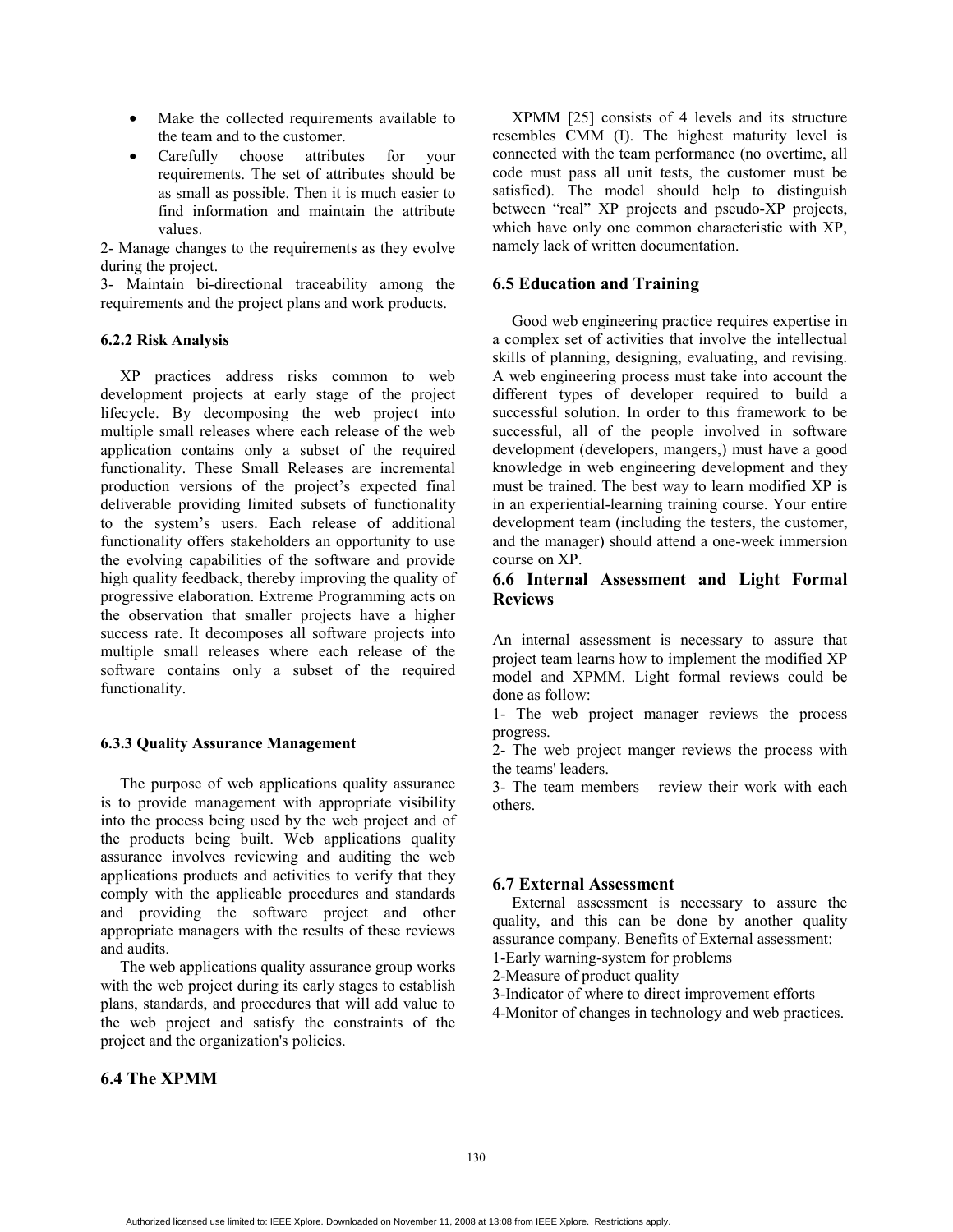### **6.8 Web Engineering Practices**

Many practitioners in the field of Web engineering and software engineering have commented on the lack of suitable software engineering processes that can be used to build Web applications. We investigated the way industrial Web engineering is being carried out by making a survey consists of questions relating to the development process being used to develop Web applications and web engineering practices. If a Web engineering process is to be successful then it must address the following:

1. Short development life-cycle times.

2. Delivery of bespoke solutions.

3. Multidisciplinary development teams.

4. Small development teams working in parallel on similar tasks.

5. Analysis and Evaluation.

6. Requirements and Testing.

7. Maintenance.

# **7. Framework Limitations**

1- This framework needs knowledge in XP.

2- Adoption of this framework by small firms needs along time (change process required time)

3- This framework is a theoretical framework**.** 

# **8. Future directions in research**

This work will open many possibilities for further research in the field of web engineering and process models for web-based applications development.

This research could be extended to investigate the impact of culture on adoption of this framework and software process improvement models. Future research is needed to explore the problems and limitations related to web development in SMEs (Small and Medium Enterprises).

# **9. Conclusion**

Modified XP codifies a set of practices that many web developers are willing to adopt in both action and spirit. Many of these practices are grounded in fundamental project management theory. When software development teams embrace the practices of Extreme Programming an opportunity is created for a broad set of project management practices to become meaningful and accessible to the developers, while at the same time making clear, unambiguous information available to the project managers. To ease the projectmanagement burden, modified XP includes practices aimed at reducing management overhead, while keeping the customer's interest at close range. The literature and surveys in this research revealed many problems in web based application development in small firms. The ability of this framework to solve the problems could be inherent in the following points (See Table 1):

|  |  |  |  | Table 1: Problems solved by the framework |
|--|--|--|--|-------------------------------------------|
|--|--|--|--|-------------------------------------------|

| Problem                                                                                                                                                                                                                                                                | Solution                                                                                                                 |  |  |
|------------------------------------------------------------------------------------------------------------------------------------------------------------------------------------------------------------------------------------------------------------------------|--------------------------------------------------------------------------------------------------------------------------|--|--|
| Ad hoc Development and few standards<br>to use.                                                                                                                                                                                                                        | Proposed framework offers to small<br>firms a standard approach to web<br>development.                                   |  |  |
| Software process improvement in small<br>firms                                                                                                                                                                                                                         | Applying XPMM with low cost, less<br>resources and little efforts                                                        |  |  |
| Project management issues                                                                                                                                                                                                                                              | Applying the modified XP model                                                                                           |  |  |
| Development practices( Organizational<br>Issues, Standards and Procedures.<br>Metrics, Control of the development<br>process                                                                                                                                           | Applying web engineering practices and<br>XPMM within the new framework                                                  |  |  |
| The majority of web development<br>methodologies not consider the size of the<br>development firm, and most of the<br>development methodologies required a lot<br>of resources (like skilled process<br>engineers, staffetc) which are not<br>available in small firms | Proposed framework offers to small<br>firms a standard approach to web<br>development                                    |  |  |
| Basic knowledge of web applications<br>development                                                                                                                                                                                                                     | Proposed framework is easy to learn                                                                                      |  |  |
| In adopting a software process model,<br>many small software companies are<br>ignoring standard process models and<br>models for process improvement                                                                                                                   | The framework is a standard model                                                                                        |  |  |
| Project management issues                                                                                                                                                                                                                                              | The framework adds a lightweight<br>project management activities                                                        |  |  |
| A common weakness of all of the SPI<br>methods identified in the literature is that<br>they do not identify specific best practices<br>within the software domain.                                                                                                     | The model is based on web engineering<br>practices, which offers a specific best<br>practices within the software domain |  |  |

# **10. References**

[1] Abdesselam Redouane," Guidelines for Improving the Development of Web-Based Applications*" Proceedings of the Fourth International Workshop on Web Site Evolution*  (WSE'02) 0-7695-1804-4/02 2002 IEEE

[2] Said Hadjerrouit ,"Web-based Application Development:A Software Engineering Approach "*ACM SIGCSE Bulletin June 2001* Vol 33. No. 2 p 31-34

[3] Ahmed E. Hassan and Richard C. Holt "MigratingWeb Frameworks Using Water Transformations" ,*Proceedings of the 27th Annual International Computer Software and Applications Conference (COMPSAC'03*) 0730-3157/03 © 2003 IEEE

[4] So-YoungKim and Ho-Jin Choi, "An Evaluation of Process Performance for a Small-Team Project -A Case Study", *Proceedings of the Fourth Annual ACIS*